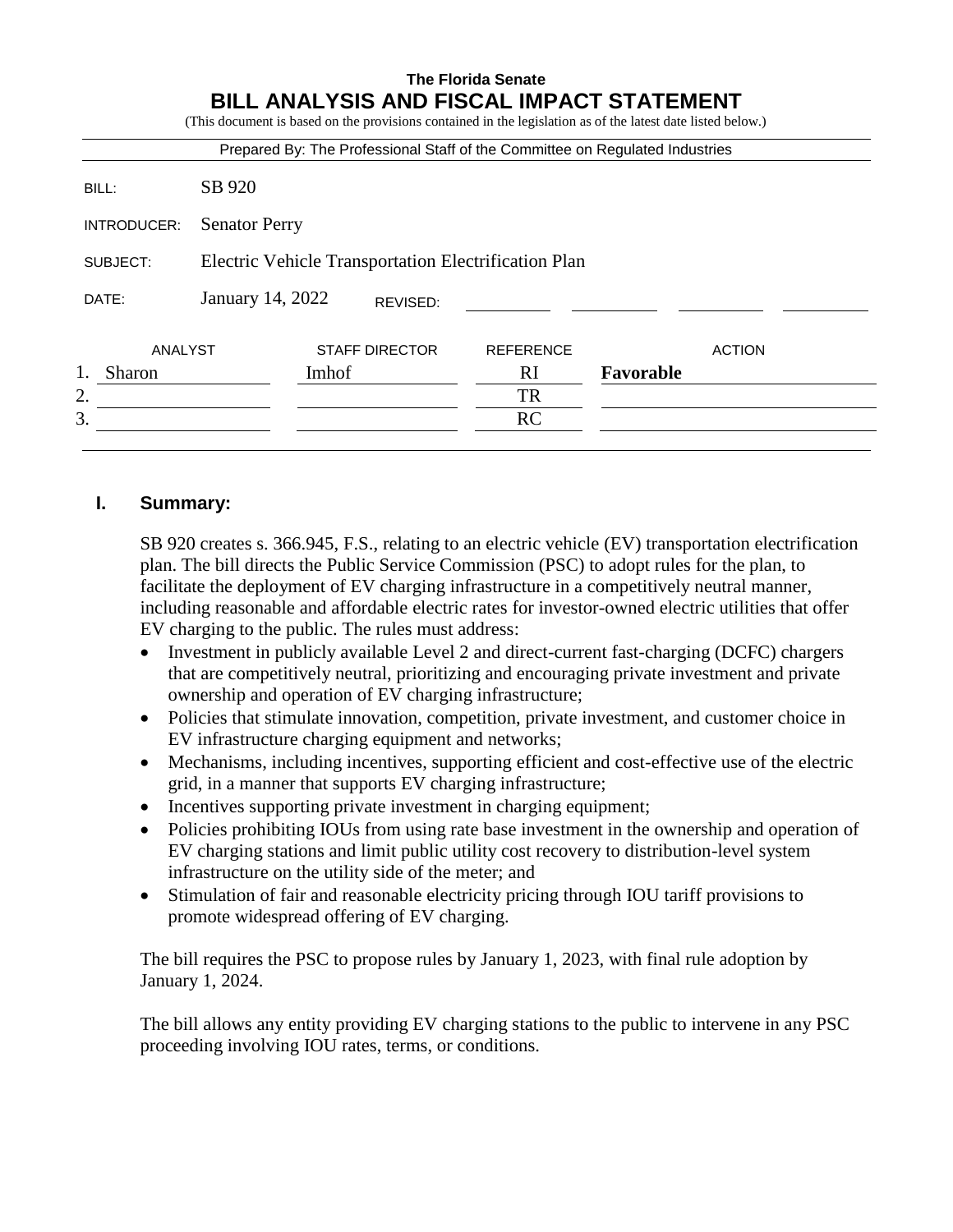Under the bill, IOUs may provide EV charging stations directly to the public through a separate, unregulated entity on the same terms and conditions as other EV charging station providers. The bill provides for the removal of EV charging assets from an IOU's rate base, if the IOU directly provides EV charging stations to the public in a manner that violates the bill or violates PSC rules adopted under the bill within one year of rule adoption. Any EV charging station infrastructure provided as a rate base asset must be removed from the rate base or provided through a separate unregulated corporate affiliate.

The bill is effective July 1, 2022.

### **II. Present Situation:**

Electric vehicles<sup>1</sup> offer a readily available and cleaner fuel source, with higher fuel efficiency and improved air quality compared to vehicles with internal combustion engines.<sup>2</sup> Increased interest in EVs is driven by higher gas prices and greenhouse gas emission concerns. <sup>3</sup> However, limited EV range, limited charging infrastructure, and range anxiety<sup>4</sup> have deterred many drivers considering electrification. <sup>5</sup> As advancements in EV technology continue, EV manufacturing increases, and EV prices become more accessible, representatives in both government and the private sector suggest that successful adoption of EV use is heavily dependent on the accessibility of charging stations.<sup>6</sup> Many see chargers as the proverbial chicken to the EV egg.<sup>7</sup>

## **Types of EVs**

The U.S. Department of Energy's Alternative Fuels Data Center (AFDC) uses the term, "electric-drive vehicles," to collectively refer to hybrid electric vehicles (HEV), plug-in hybrid electric vehicles (PHEV), and all-electric vehicles  $(EV)$ .<sup>8</sup> According to the AFDC:

- HEVs are primarily powered by an internal combustion engine that runs on conventional or alternative fuel and an electric motor using energy stored in a battery. The battery is charged through regenerative braking and the internal combustion engine, not by plugging in to charge.
- PHEVs are powered by an internal combustion engine and an electric motor using energy stored in a battery. They can operate in all-electric mode through a larger battery, which can

<sup>&</sup>lt;sup>1</sup> Section 320.01(36), F.S., defines an "electric vehicle" as "a motor vehicle that is powered by an electric motor that draws current from rechargeable storage batteries, fuel cells, or other sources of electrical current."

<sup>2</sup> Federal Highway Administration, *FHWA NHTS Brief, Electric Vehicle Feasibility*, July 2016, p. 1, available at <http://nhts.ornl.gov/briefs/EVFeasibility20160701.pdf> (last visited Jan. 13, 2022). 3 *Id*.

<sup>4</sup> Range anxiety is the feeling an EV driver has when the battery charge is low, and the usual sources of electricity are unavailable, striking a fear of being stranded. J.D. Power, *What is Range Anxiety with Electric Vehicles?*,

<https://www.jdpower.com/cars/shopping-guides/what-is-range-anxiety-with-electric-vehicles> (last visited Jan. 13, 2022). <sup>5</sup> FHWA, *Electric Vehicle Feasibility Brief*, *supra* n. 2, pp. 1-2.

<sup>6</sup> *Id*.

<sup>7</sup> *See* Charged Electric Vehicle Magazine, *European Union official says chargers are the chicken for the EV egg*, Feb. 6, 2013,<https://chargedevs.com/newswire/european-union-official-says-chargers-are-chicken-ev-egg/> (last visited

Jan. 13, 2022); Environmental Defense Fund, The chicken and the egg of electric vehicle charging, Apr. 11, 2019, <https://medium.com/the-fourth-wave/the-chicken-and-the-egg-of-electric-vehicle-charging-6a3fd27cfa2d> (last visited Jan. 13, 2022).

<sup>8</sup> U.S. Dept. Energy, AFDC, *Hybrid and Plug-In Electric Vehicles*,<https://afdc.energy.gov/vehicles/electric.html> (last visited Jan. 13, 2022).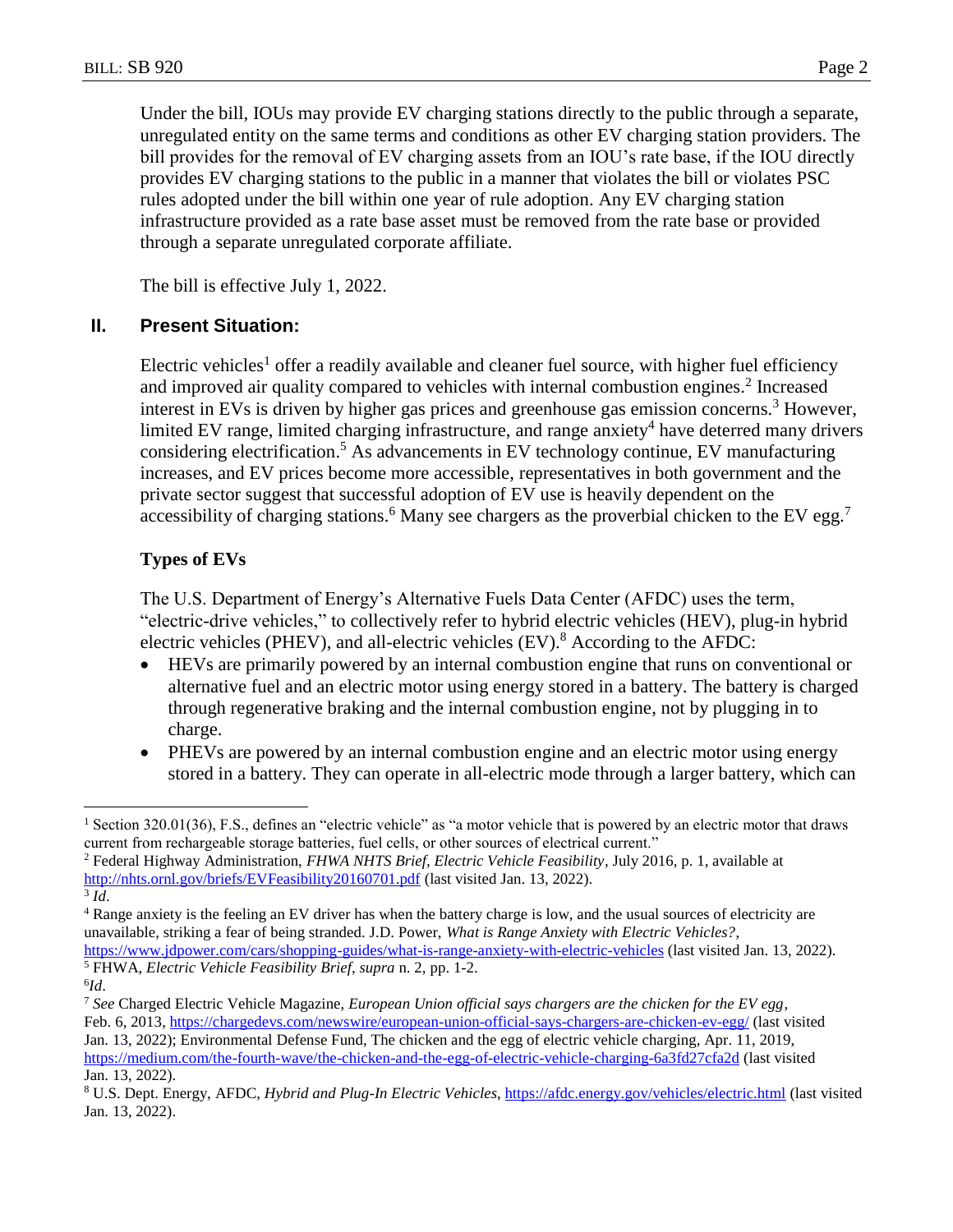be plugged in to an electric power source to charge. Most can travel between 20 and 40 miles on electricity alone, and then will operate solely on gasoline, similar to a conventional hybrid.

 EVs use a battery to store the electric energy that is charged by plugging the vehicle into charging equipment. EVs always operate in all-electric mode and have typical driving ranges from 150 to 300 miles.<sup>9</sup>

# **EV Charging Equipment**

EVs are becoming increasingly popular in the United States, prompting a focus on the installation of electric vehicle charging infrastructure. Electric vehicle charging stations have EV supply equipment (EVSE) capable of charging an electric vehicle's battery.<sup>10</sup> Charging stations site hosts may provide such stations free of charge or collect revenue for electric vehicle charging through subscription, pay-per-charge, or pay-for-parking systems.<sup>11</sup>

EV charging equipment is classified based on the rate of charge.<sup>12</sup> Charging times vary, depending on the depletion level of the battery, how much energy the battery holds, the type of battery, and the type of supply equipment.<sup>13</sup> Charging times can range from less than 20 minutes to more than 20 hours. <sup>14</sup> Potential driving distance ranges from:

- Two to five miles of range per one hour of charging for Level 1 supply equipment;
- Ten to twenty miles per one hour of charging for Level 2 supply equipment; and
- Sixty to eighty miles per twenty minutes of charging for DCFC supply equipment.<sup>15</sup>

According to the AFDC, for most drivers, charging occurs overnight at home, using Level 1 or AC Level 2 charging equipment.<sup>16</sup>

# *Level 1 Charging*

Level 1, typically at-home charging, through a power cord which comes as standard equipment on new EVs, only requires a standard 120-volt outlet, so no additional equipment is required.<sup>17</sup> This can add about 40 miles of range in an eight hour overnight charge for a mid-size EV.<sup>18</sup> Typically, Level 1 charging is used when only a 120 volt-outlet is available, but can easily be enough to supply a typical driver's needs.<sup>19</sup> As of 2020, fewer than 5% of public EV charging ports in the United States were Level 1. 20

<sup>20</sup> *Id.*

 $\overline{a}$ 9 *Id*.

<sup>10</sup> *See* U.S. Dept. Energy, *Plug-In Electric Vehicle Handbook for Public Charging Station Hosts* (April 2012), *available at*  <https://www.afdc.energy.gov/pdfs/51227.pdf> (last visited Jan. 13, 2022).

<sup>11</sup> *Id.*at p. 9.

<sup>12</sup> U.S. Dept. Energy, AFDC, *Developing Infrastructure to Charge Plug-In Electric Vehicles*,

[https://afdc.energy.gov/fuels/electricity\\_infrastructure.html](https://afdc.energy.gov/fuels/electricity_infrastructure.html) (last visited Jan. 13, 2022).

 $\overline{^{13}$  *Id.* 

<sup>14</sup> *Id*.

<sup>15</sup> *Id.*

<sup>16</sup> U.S. Dept. Energy, AFDC, *Charging Plug-In Electric Vehicles at Home*,

[https://afdc.energy.gov/fuels/electricity\\_charging\\_home.html](https://afdc.energy.gov/fuels/electricity_charging_home.html) (last visited Jan 13, 2022).

<sup>17</sup> AFDC, *Developing Infrastructure to Charge Plug-In Electric Vehicles*, *supra* n. 12.

<sup>18</sup> *Id*.

<sup>19</sup> *Id*.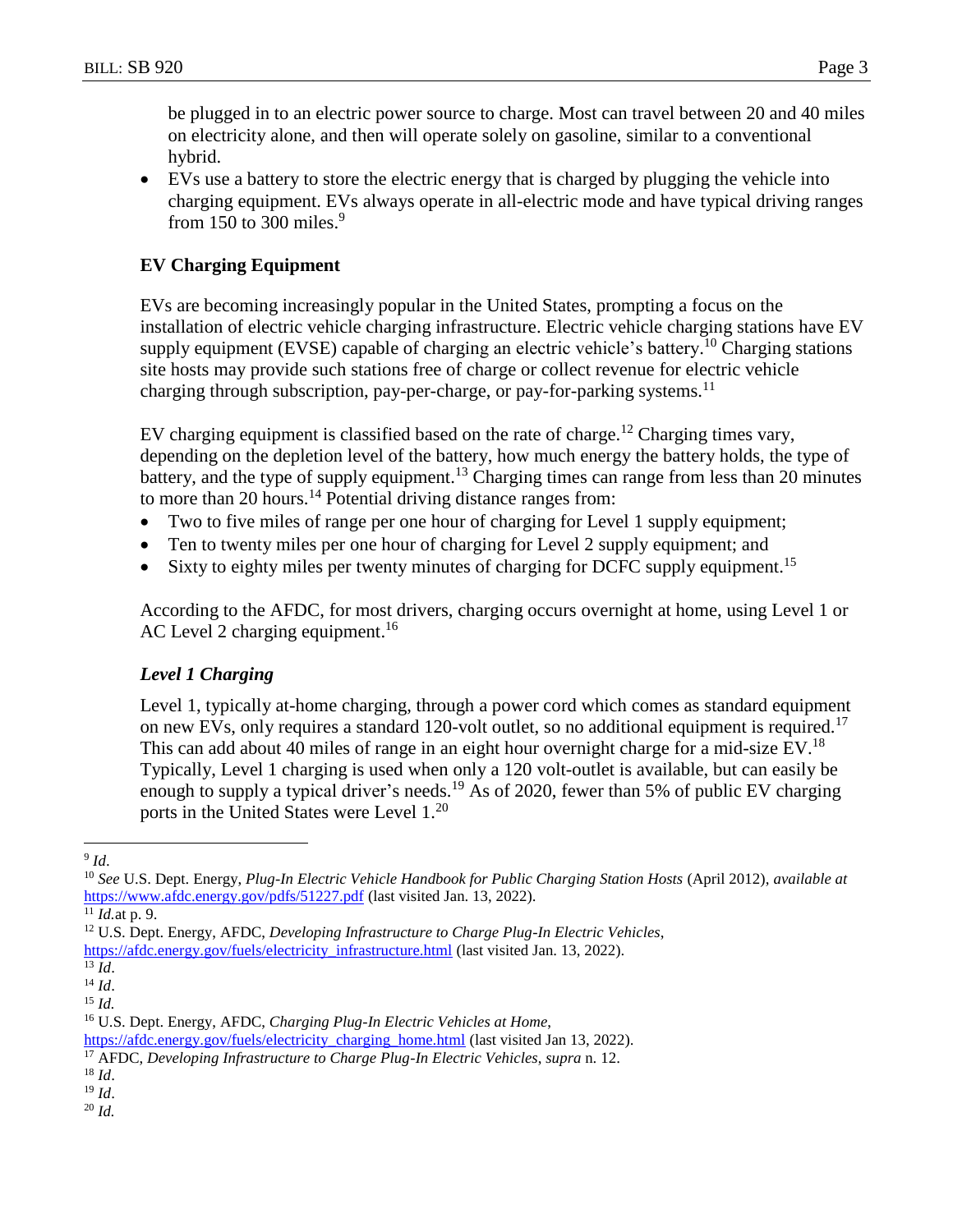## *Level 2 Charging*

Level 2, typically home and public charging, commonly requires a charging unit on a 240-volt circuit, such as one used for home appliances like a clothes dryer. <sup>21</sup>The charging rate depends on the rate at which a vehicle can accept a charge and the maximum current available.<sup>22</sup> This method may require purchasing an at-home charging unit and modifications to a home electric system, but charges from two to eight times faster than a Level  $1.^{23}$  These chargers are most common at public charging places like offices, grocery stores, and parking garages.<sup>24</sup> As of January 2022, nearly 80% of all public EVSE ports in the United States were Level 2.<sup>25</sup>

## *Direct Charge Fast Chargers*

DCFC, typically public charging, allows for rapid charging along heavy traffic corridors.<sup>26</sup> DCFCs are best used for longer travel distances; vehicles heavily used throughout the day like taxis, and for drivers with limited access to at-home charging, such as multi-unit renters.<sup>27</sup> As of January 2020, over 18% of all public EVSE ports in the United States were DCFC.<sup>28</sup> There are three types of DCFC systems, depending on the type of charge port on the vehicle:

- SAE Combined Charging System, allowing a driver to use the same charge port when charging with Level 1, Level 2, or DCFC.
- The CHAdeMO connector, which is the most common.
- Tesla, which is a unique, proprietary connector that works for all Tesla charging levels, including their fast charging option, called Supercharge. Tesla does not have a CHAdeMO port, but Tesla sells an adapter.<sup>29</sup>

# **EV Charging in Florida**

Since the current regulatory structure of electric utilities in Florida includes exclusive service territories, the sale of electricity to retail, or end-use customers by a third party is not permitted.<sup>30</sup> In 2012 the Florida Legislature created an exemption for electric vehicle charging, under s. 366.94(4), F.S., declaring that the provision of electric vehicle charging to the public by a nonutility is not considered a retail sale of electricity under ch. 366, F.S. The rates, terms, and conditions of EV charging by a non-utility are not subject to PSC regulation.<sup>31</sup> As a result, the installation and provision of electric vehicle charging by a non-utility is not subject to regulation by the PSC.

 $\overline{a}$ 

<sup>26</sup> AFDC, *Developing Infrastructure to Charge Plug-In Electric Vehicles*, *supra* n. 12.

<sup>21</sup> *Id.*

<sup>22</sup> Union of Concerned Scientists, *Electric Vehicle Charging, Types, Time, Cost and Savings*, (March 2018) available at <https://www.ucsusa.org/resources/electric-vehicle-charging-types-time-cost-and-savings> (last visited Jan. 14, 2022).  $^{23}$   $\overline{Id}$ .

<sup>24</sup> *Id.*

<sup>25</sup> *See* U.S. Dept. of Energy, *Alternative Fueling Station Counts by State*,

[https://www.afdc.energy.gov/fuels/stations\\_counts.html](https://www.afdc.energy.gov/fuels/stations_counts.html) (last visited Jan. 13, 2022).

<sup>27</sup> Union of Concerned Scientists, *Electric Vehicle Charging, Types, Time, Cost and Savings*,

<https://www.ucsusa.org/resources/electric-vehicle-charging-types-time-cost-and-savings> (last visited Jan. 14, 2022).

<sup>28</sup> *See* U.S. Dept, Energy, *Alternative Fueling Station Counts by State*, *supra* n.25.

<sup>29</sup> AFDC, *Developing Infrastructure to Charge Plug-In Electric Vehicles*, *supra* n. 12.

<sup>30</sup> FDOT, *EV Infrastructure Master Plan* (July 2021), p. 16, [https://fdotwww.blob.core.windows.net/sitefinity/docs/default](https://fdotwww.blob.core.windows.net/sitefinity/docs/default-source/planning/fto/fdotevmp.pdf)[source/planning/fto/fdotevmp.pdf](https://fdotwww.blob.core.windows.net/sitefinity/docs/default-source/planning/fto/fdotevmp.pdf) (last visited Jan. 13, 2022).

<sup>31</sup> Section 366.94(1), F.S.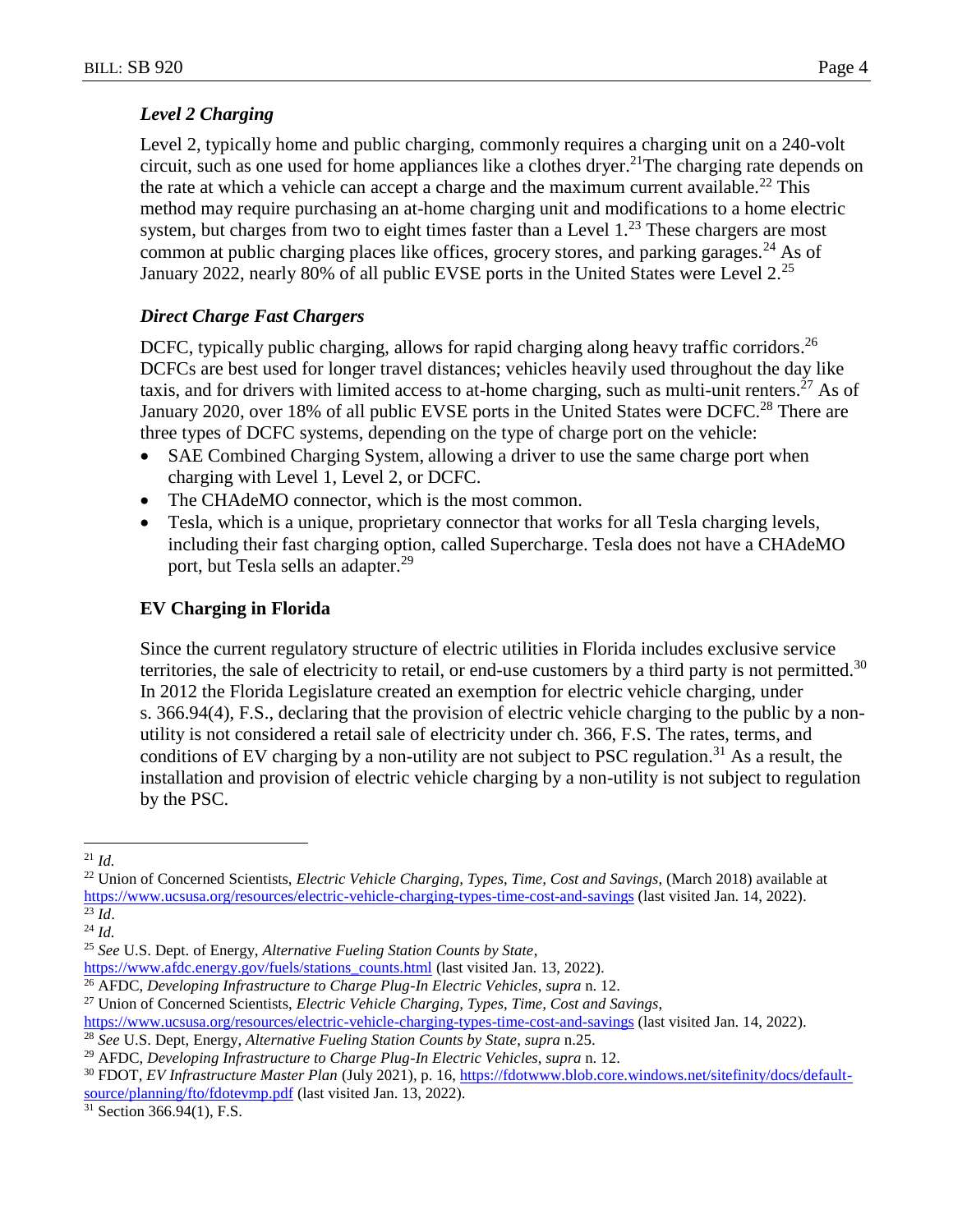Section 377.815, F.S., authorizes, but does not require, the Florida Department of Agriculture and Consumer Services (DACS) to post information on its website relating to alternative fueling stations, including EV charging, available for public use in this state. The DACS's website contains addresses by city and county on EV charging station locations in Florida, reflecting 933 charging station locations by specific address.  $32$ 

The U.S. Department of Energy reflects that Florida has the third largest EV charging infrastructure in the country, behind California and New York, respectively.<sup>33</sup> As of January 14, 2022, Florida has the following numbers of charging infrastructure:

- Station locations  $-2,633$
- $\bullet$  EV supply equipment ports  $-6,752$
- Level 1 chargers 370
- Level 2 chargers  $-5,217$
- DCF chargers  $-1,165$

#### **Electric Vehicle Infrastructure Master Plan**

In 2020, the Legislature created s. 339.287, F.S., relating to the EV charging station infrastructure plan, requiring the Florida Department of Transportation (FDOT) to coordinate, develop, and recommend a Master Plan for the development of electric vehicle charging station infrastructure along the State Highway System. <sup>34</sup> The FDOT, in consultation with the Florida Department of Environmental Protection, the PSC, and other state agencies, developed the EV Master Plan (EVMP) with extensive public engagement.<sup>35</sup> The stated goals of the EVMP were to:

- Support both short-range and long-range electric vehicle travel;
- Encourage the expansion of electric vehicle use in the state; and
- Adequately serve evacuation routes in the state.

In July 2021, the EVMP was delivered, providing a comprehensive course of action to efficiently and effectively provide for EV charging infrastructure. <sup>36</sup> The EVMP discusses:

- Benefits of electrified mobility;
- Barriers to adoption and industry trends;
- Installation considerations;
- Fleet considerations and future advancements;
- $\bullet$  Utility regulatory considerations;  $37$
- Strategies to develop charging supply;
- EV market adoption;
- Impacts to transportation funding;

<sup>32</sup> DACS, select *Electricity*, available at<https://www.fdacs.gov/Energy/Florida-Energy-Clearinghouse/Transportation> (last visited Jan.13, 2022).

<sup>33</sup> U.S. Dept, Energy, *Alternative Fueling Station Counts by State*, *supra* n. 25.

<sup>34</sup> Chapter 2020-21, s. 3, Laws of Fla.

<sup>35</sup> FDOT, *Electric Vehicle Infrastructure Master Plan*,<https://www.fdot.gov/planning/fto/ev/default> (last visited Jan. 13, 2022).

<sup>36</sup> FDOT, *EVMP*, *supra* n. 30.

<sup>&</sup>lt;sup>37</sup> Pages 15-22 of the EVMP discuss utility regulatory considerations.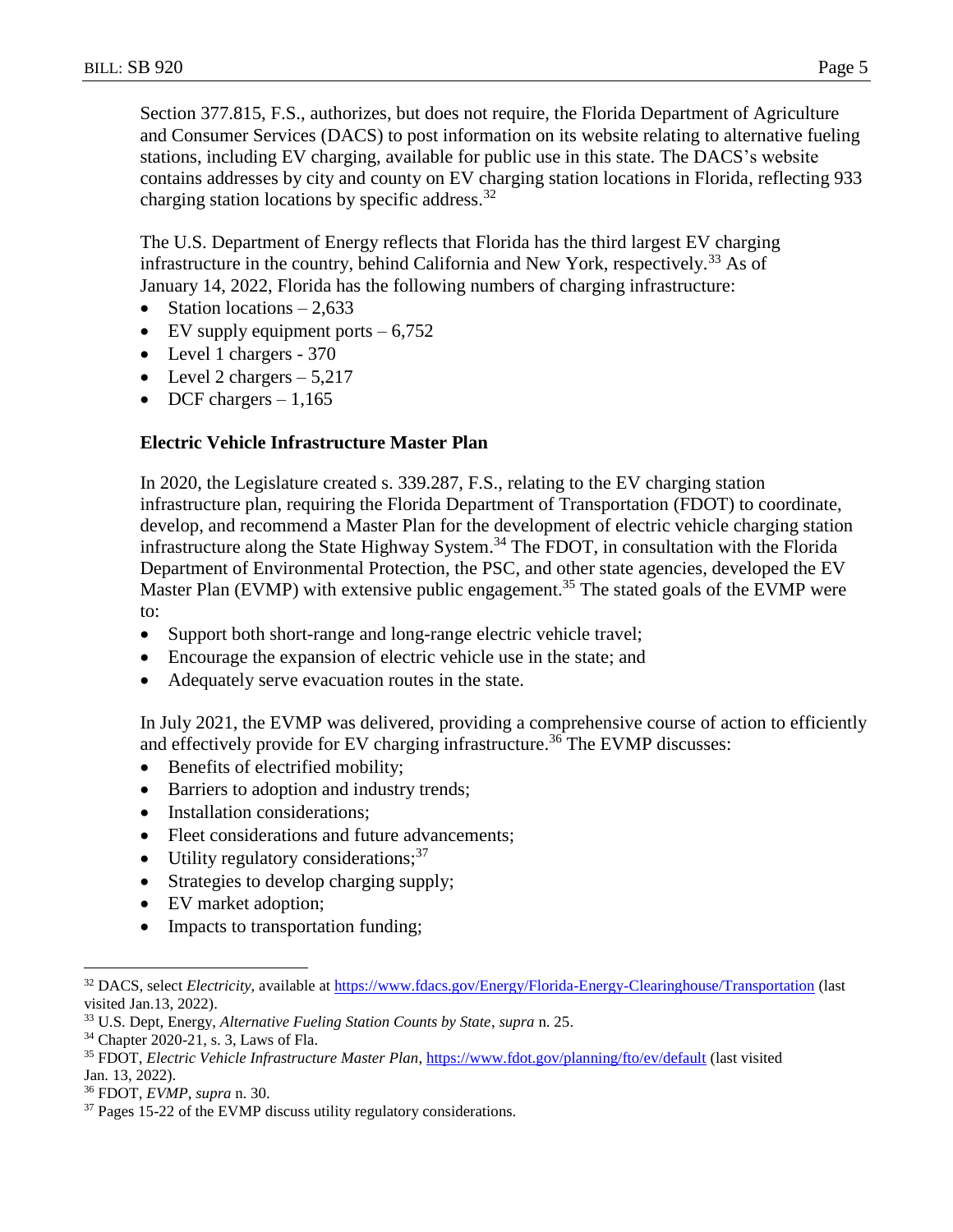- Resiliency and emergency evacuations;
- Identification of potential new EVSE locations;
- EV infrastructure on the state highway system; and
- Recommendations.

### **Florida Public Service Commission**

The PSC is an arm of the legislative branch of government.<sup>38</sup> The role of the PSC is to ensure that Florida's consumers receive utility services, including electric, natural gas, telephone, water, and wastewater, in a safe, reasonable, and reliable manner. <sup>39</sup> In order to do so, the PSC exercises authority over public utilities in one or more of the following areas: (1) Rate or economic regulation; (2) Market competition oversight; and/or (3) Monitoring of safety, reliability, and service issues.<sup>40</sup> Chapter 366, F.S., grants the PSC broad authority over the retail sales of electricity by IOUs, under which the PSC has approved EV charging pilot programs.

## **Public Utilities**

A public utility includes any person or legal entity supplying electricity or gas, including natural, manufactured, or similar gaseous substance, to or for the public within the state.<sup>41</sup> The term does not include municipal electric utilities and rural electric cooperatives.<sup>42</sup> Therefore, the PSC does not regulate the rates of publicly owned municipal or cooperative electric utilities.<sup>43</sup>

There are five investor-owned electric utility companies (IOU) in Florida: Florida Power & Light Company (FPL), Duke Energy Florida (Duke), Tampa Electric Company (TECO), Gulf Power Company (Gulf), and Florida Public Utilities Corporation.<sup>44</sup> IOU rates and revenues are regulated by the PSC.<sup>45</sup> These utilities must file periodic earnings reports, which allow the PSC to monitor earnings levels on an ongoing basis and adjust customer rates quickly if a company appears to be overearning.<sup>46</sup> Section 366.06, F.S., requires the PSC to allow the IOUs to recover honestly and prudently invested costs of providing service, including investments in infrastructure and operating expenses used to provide electric service.<sup>47</sup>

 $\overline{a}$ 

<sup>47</sup> *Id*.

<sup>38</sup> Section 350.001, F.S.

<sup>39</sup> *See* Florida Public Service Commission, *The PSC's Role*, [http://www.psc.state.fl.us](http://www.psc.state.fl.us/) (last visited Jan. 14, 2022). <sup>40</sup> *Id*.

<sup>41</sup> Section 366.02(1), F.S.

<sup>42</sup> *Id*.

<sup>43</sup> *See* PSC, *Florida PSC 2020 Annual Report*, p. 13, available at

<http://www.psc.state.fl.us/Files/PDF/Publications/Reports/General/Annualreports/2020.pdf> (last visited Jan. 9, 2022).

<sup>&</sup>lt;sup>44</sup> *Id*. FPL acquired Gulf in 2019 and merged as of January 3, 2022.

<sup>45</sup> Florida Dept. Agriculture and Consumer Services, *Electric Utilities*, [https://www.fdacs.gov/Energy/Florida-Energy-](https://www.fdacs.gov/Energy/Florida-Energy-Clearinghouse/Electric-Utilities)[Clearinghouse/Electric-Utilities](https://www.fdacs.gov/Energy/Florida-Energy-Clearinghouse/Electric-Utilities) (last visited Jan. 10, 2022).

<sup>46</sup> PSC, *2020 Annual Report*, *supra* n. 43, p. 6.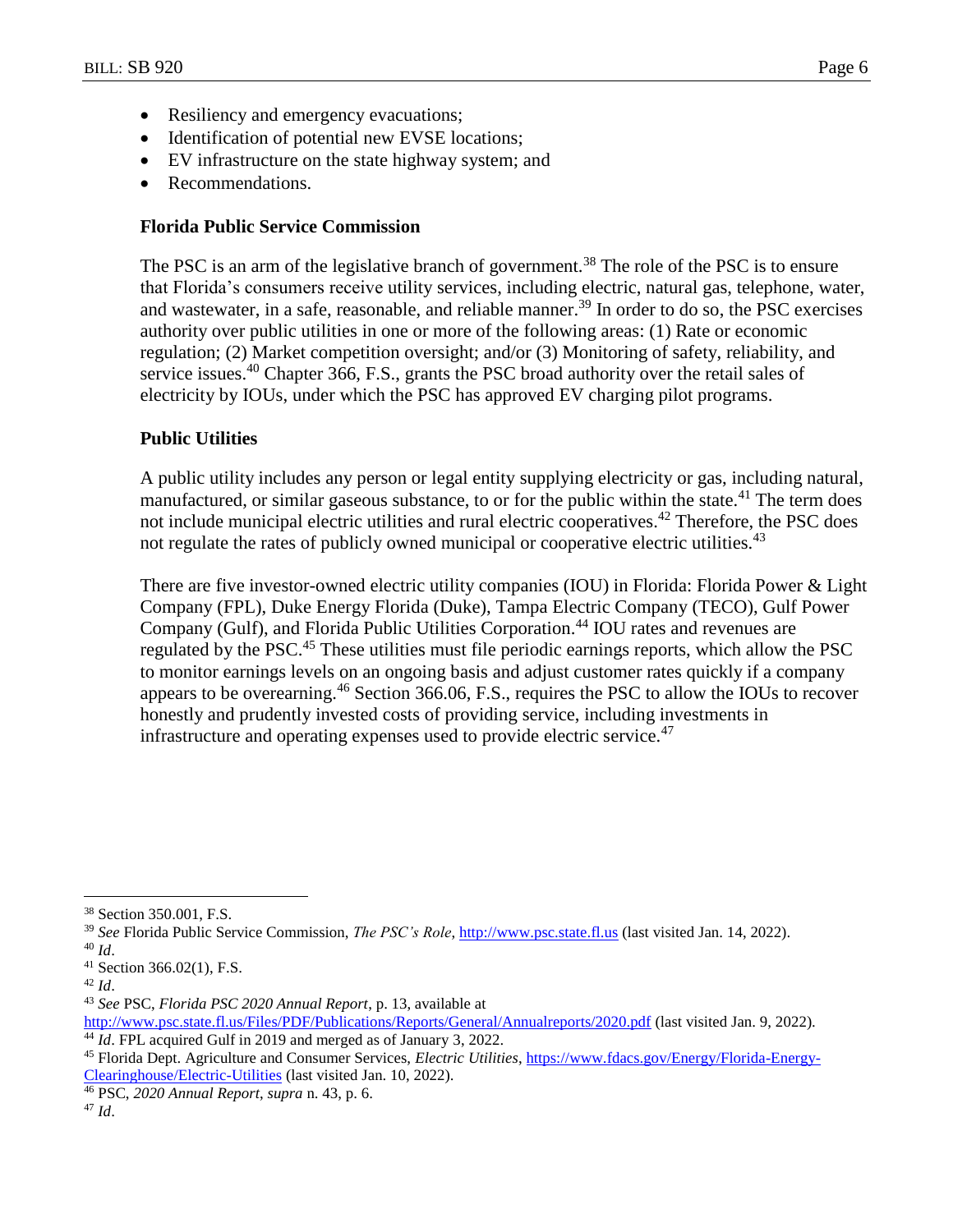## **Florida Investor-Owned Utility Electric Vehicle Programs**

### *Tampa Electric Company*

On April 1, 2021, the PSC approved TECO's request for an EV charging pilot program.<sup>48</sup> This allowed TECO to spend up to \$2 million dollars to purchase, install, own, and maintain 200 EV charging stations. <sup>49</sup> TECO will pay up to \$5,000 per Level 2 port, toward the cost of installation for workplaces, public or retail, and multi-unit dwellings, and the full cost of installation for income-qualified sites and government locations.<sup>50</sup>

Under the program, TECO is required to file annual reports, providing comprehensive data for each market segment, including the number of charging sessions, time of use, charger utilization by geographic location, costs to EV drivers, installation costs, load profiles, ongoing operation and maintenance expenses, and site host or driver feedback.<sup>51</sup>

The PSC authorized TECO to begin recovery of the charging port investments as well as pilot program administration and operation expenses through its base rates.<sup>52</sup> Under the pilot program, TECO is not requesting any new rate tariffs, rather electricity will be sold to site hosts at tariff rates under either their existing electric service or through a separate service meter.<sup>53</sup> The site host may charge EV drivers or provide charging free of cost. If the site host charges for power then the charge is limited to TECO's current GS tariff rate, plus any fees assessed by the billing vendor.<sup>54</sup>

# *Duke Energy Florida, LLC*

In 2017, the PSC approved, Duke's "Park & Plug" pilot program, as part of Duke's negotiated rate case settlement agreement.<sup>55</sup> The five-year pilot program allowed Duke to purchase, install, own, and support EV charging stations at customer locations. Duke could incur up to \$8 million, plus reasonable operating expenses, with a minimum deployment of 530 charging ports.<sup>56</sup> Duke estimated that it would have installed 182 public Level 2 chargers at local businesses, 220 Level 2 chargers in multi-unit dwellings, 169 Level 2 chargers in workplaces, and 51 DCFCs in public locations by the end of its program which ran through  $2021$ .<sup>57</sup>

On January 14, 2021, Duke filed a new settlement agreement, requesting approval of a permanent EV charging station offering.<sup>58</sup> The parties agreed that pilot program should not

 $\overline{a}$ 

<sup>53</sup> *Id.*

<sup>58</sup> *Id*.

<sup>48</sup> PSC, *Bill Analysis for SB 920* (Dec. 15, 2021) p. 1 (on file with the Senate Committee on Regulated Industries); EVMP, *supra* n. 30, p. 22.

<sup>49</sup> *Id*.

<sup>50</sup> EVMP, *supra* n. 30, p. 22.

<sup>51</sup> PSC, *Summary of Investor-Owned Utility EV Pilot Programs*, p. 1 (on file with the Senate Committee on Regulated Industries);

<sup>52</sup> *Id.*

<sup>54</sup> *Id.*

<sup>55</sup> PSC, *SB 920 Bill Analysis*, *supra* n. 48, p. 2.

<sup>56</sup> EVMP, *supra* n. 30, p. 19.

<sup>57</sup> PSC, *Summary of IOU EV Programs*, *supra* n. 51, p. 2.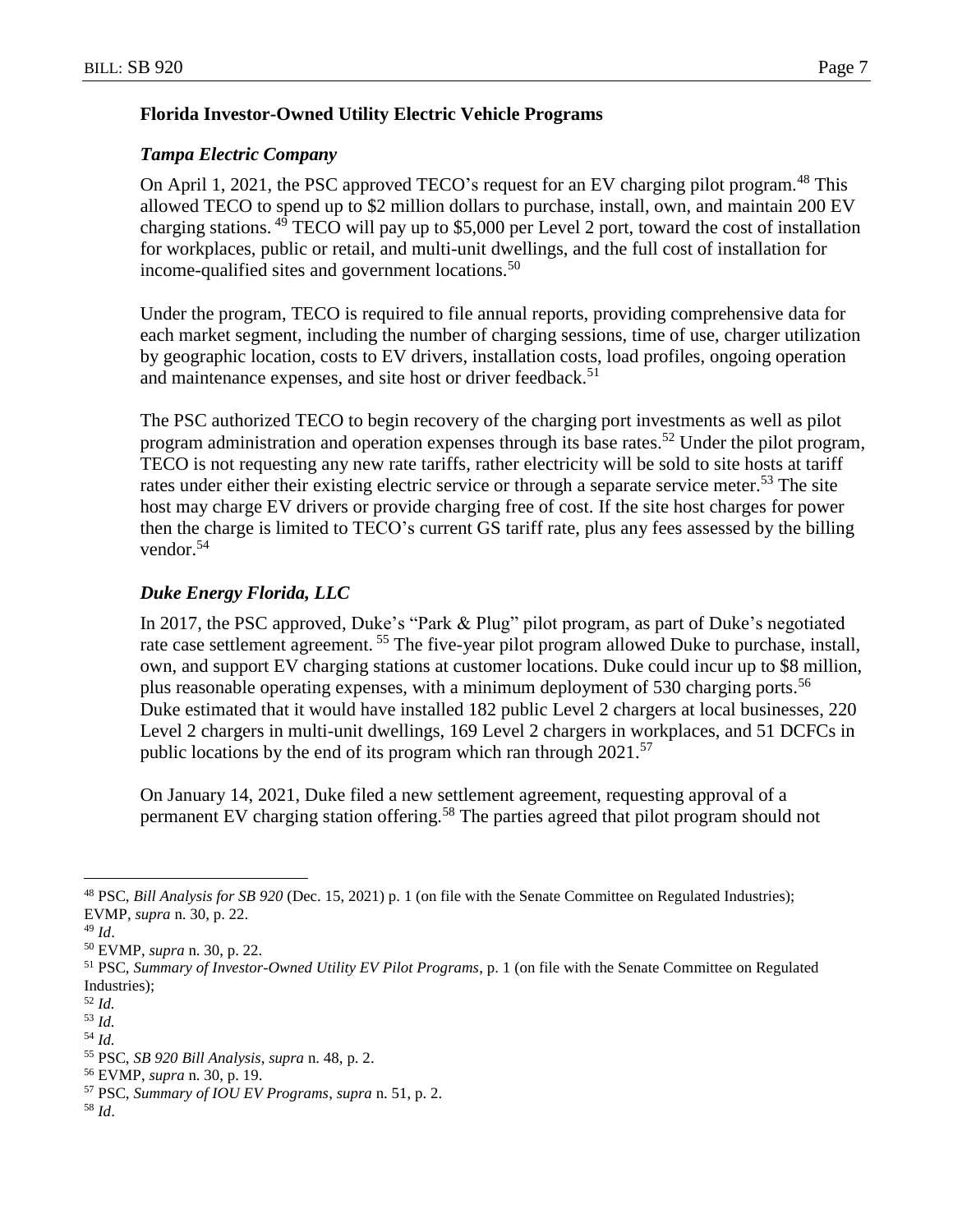continue in its original form.<sup>59</sup> Duke was permitted to continue operation and recovery of costs for its existing charging stations, but the program was replaced with a permanent EV program. The permanent program will cost \$62.9 million over, from 2022-2025.<sup>60</sup> The permanent program was approved by the PSC as a component of Duke's rate case settlement and will be implemented through three new EV programs:

- Residential EV Non-Time of Use Credit Program;
- Rebate Program for Commercial and Industrial Customer Charging Stations; and
- Duke Florida-Owned DC Fast Charge Station Program.<sup>61</sup>

## *Florida Power and Light Company*

In 2019, FPL began EVolution, a three-year pilot program, with a target of 1,000 charging ports of various technologies, within all market segments. $62$  The pilot program focuses on:

- Gathering information such as EV use, adoption, and power quality data;
- Providing insights into potential new rate structures;
- Increasing public charging stations for EVs in Florida by 50 percent;
- Partnerships with interested host customers; and
- Installations encompassing workplace, destination, public fast charging, and residential.<sup>63</sup>

The total forecasted investment in the program is \$30 million through 2022.<sup>64</sup>

In 2020, the PSC approved FPL's petition requesting approval of a tariff with specific EV charging rates for both utility-owned and non-utility charging stations.<sup>65</sup> The Utility-Owned Public Charging for EV establishes a charging rate for utility-owned DCFC stations of \$0.30 per kilowatt hour, a rate based on a comparison of automotive fuel alternatives and the average charge at non-utility DCFC stations.<sup>66</sup>

The Electric Vehicle Charging Infrastructure Riders establish rates for non-utility charging stations operating in FPL's service area.<sup>67</sup> These riders are designed to help mitigate the impact of demand charges for charging stations that have low use.<sup>68</sup> These rate tariffs were approved by the PSC in December 2020 and require FPL to file annual reports of its utility-owned fast charging stations.<sup>69</sup> FPL must file a petition to extend, modify these rate tariffs by September 2025. 70

 $\overline{a}$ 

<sup>63</sup> *Id*.

<sup>69</sup> *Id*. <sup>70</sup> *Id*.

<sup>59</sup> EVMP, *supra* n. 30, p. 19.

<sup>60</sup> *Id*.

<sup>61</sup> PSC, *Summary of IOU EV Programs*, *supra* n. 51, p. 2.

<sup>62</sup> EVMP, *supra* n. 30, p. 21.

<sup>64</sup> PSC, *Summary of IOU EV Programs*, *supra* n. 51, p. 3.

<sup>65</sup> *Id*.; Southern Alliance for Clean Energy, *New Florida Power & Light EV Pilot Tariff Passed to Support DC Fast-Charging*,<https://cleanenergy.org/blog/new-florida-power-light-ev-pilot-tariff-passed-to-support-dc-fast-charging/> (last visited Jan. 13, 2022).

<sup>66</sup> PSC, *Summary of IOU EV Programs*, *supra* n. 51, p. 3.

<sup>67</sup> *Id*.; EVMP, *supra* n. 30, p. 21.

<sup>68</sup> PSC, *Summary of IOU EV Programs*, *supra* n. 51, p. 3.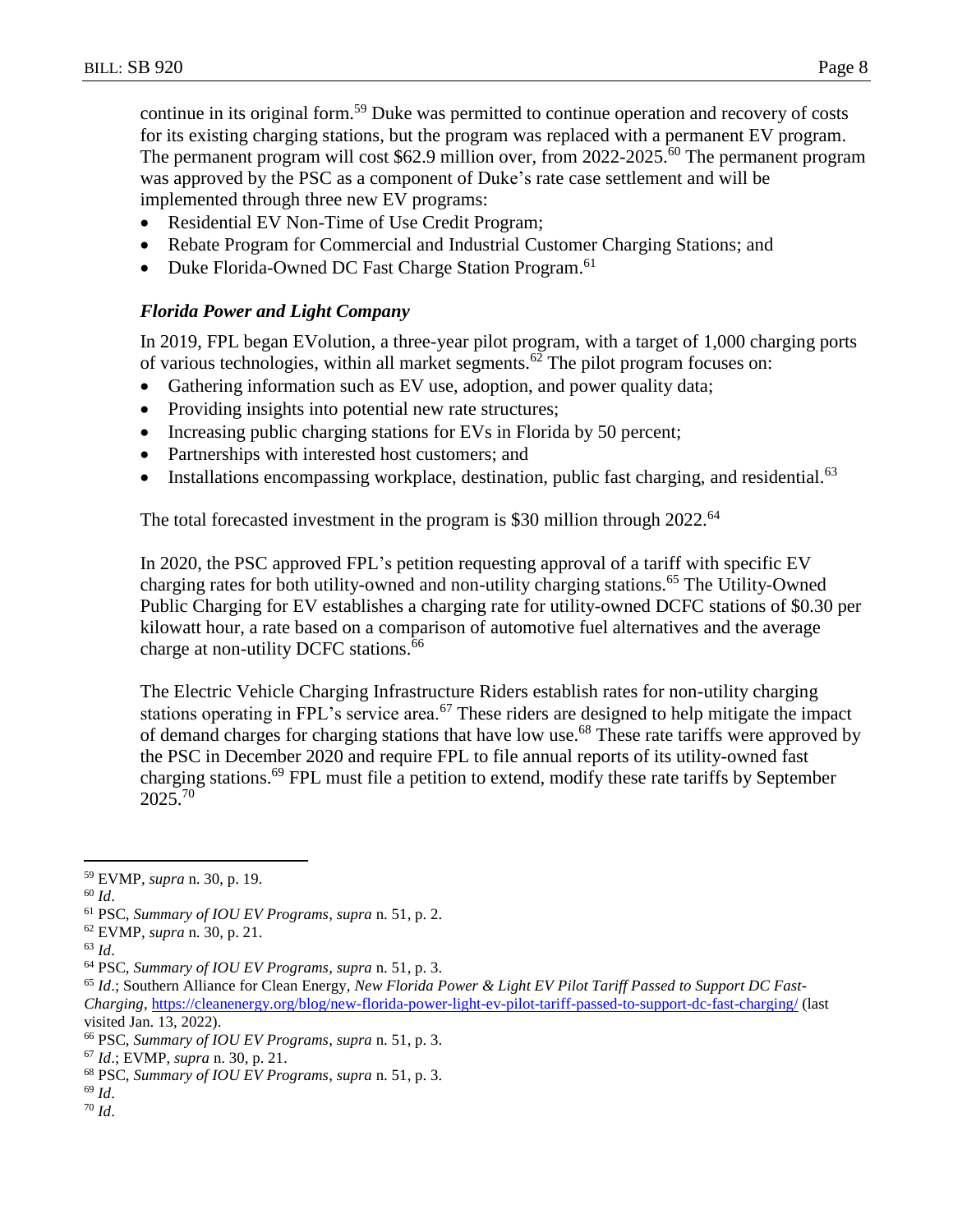On October 26, 2021, the PSC approved FPL's Joint Motion for Approval of Settlement in its latest rate case.<sup>71</sup> Under the settlement, FPL expanded its EV pilot programs to include:

- Public Fast Charging Program;
- Residential EV Charging Services Pilot;
- Commercial EV Charging Services Pilot;
- New Technologies and Software; and
- $\bullet$  Education and Awareness.<sup>72</sup>

## **III. Effect of Proposed Changes:**

The bill creates s. 366.945, F.S., relating to an EV transportation electrification plan. It provides for legislative findings, which state that:

- It is in the public interest to promote and develop EV infrastructure through competitively neutral policies for IOU rates, terms, and conditions for EV charging stations;
- Widespread deployment of EV charging stations is consistent with Florida's public policy;
- The expansion of EV use provides Florida with increased energy security and health and environmental benefits by reducing fossil fuel consumption and street-level air pollutants, carbon dioxide, and nitrogen oxides; and
- EV charging station infrastructure can lessen climate impacts, expand infrastructure investment, improve environmental and economic conditions, and help make Florida a leader in new and innovative technologies.

The bill directs the PSC to adopt rules for the plan, to facilitate the deployment of EV charging infrastructure in a competitively neutral manner, including reasonable and affordable electric rates for investor-owned electric utilities that offer EV charging to the public. The rules must address:

- Investment in publicly available Level 2 and DCFC chargers that are competitively neutral, prioritizing and encouraging private investment and private ownership and operation of EV charging infrastructure;
- Policies that stimulate innovation, competition, private investment, and customer choice in EV infrastructure charging equipment and networks;
- Mechanisms, including incentives, supporting efficient and cost-effective use of the electric grid, in a manner that supports EV charging infrastructure;
- Incentives supporting private investment in charging equipment;
- Policies prohibiting IOUs from using rate base investment in the ownership and operation of EV charging stations and limit public utility cost recovery to distribution-level system infrastructure on the utility side of the meter; and
- Stimulation of fair and reasonable electricity pricing through IOU tariff provisions to promote widespread offering of EV charging.

The bill requires the PSC to propose rules by January 1, 2023, with final rule adoption by January 1, 2024.

<sup>71</sup> *See* PSC Docket No. 20210015, available at:<http://www.psc.state.fl.us/ClerkOffice/DocketFiling?docket=20210015> (last visited Jan. 13, 2021).

<sup>72</sup> PSC, *SB 920 Bill Analysis*, *supra* n. 48, p. 1.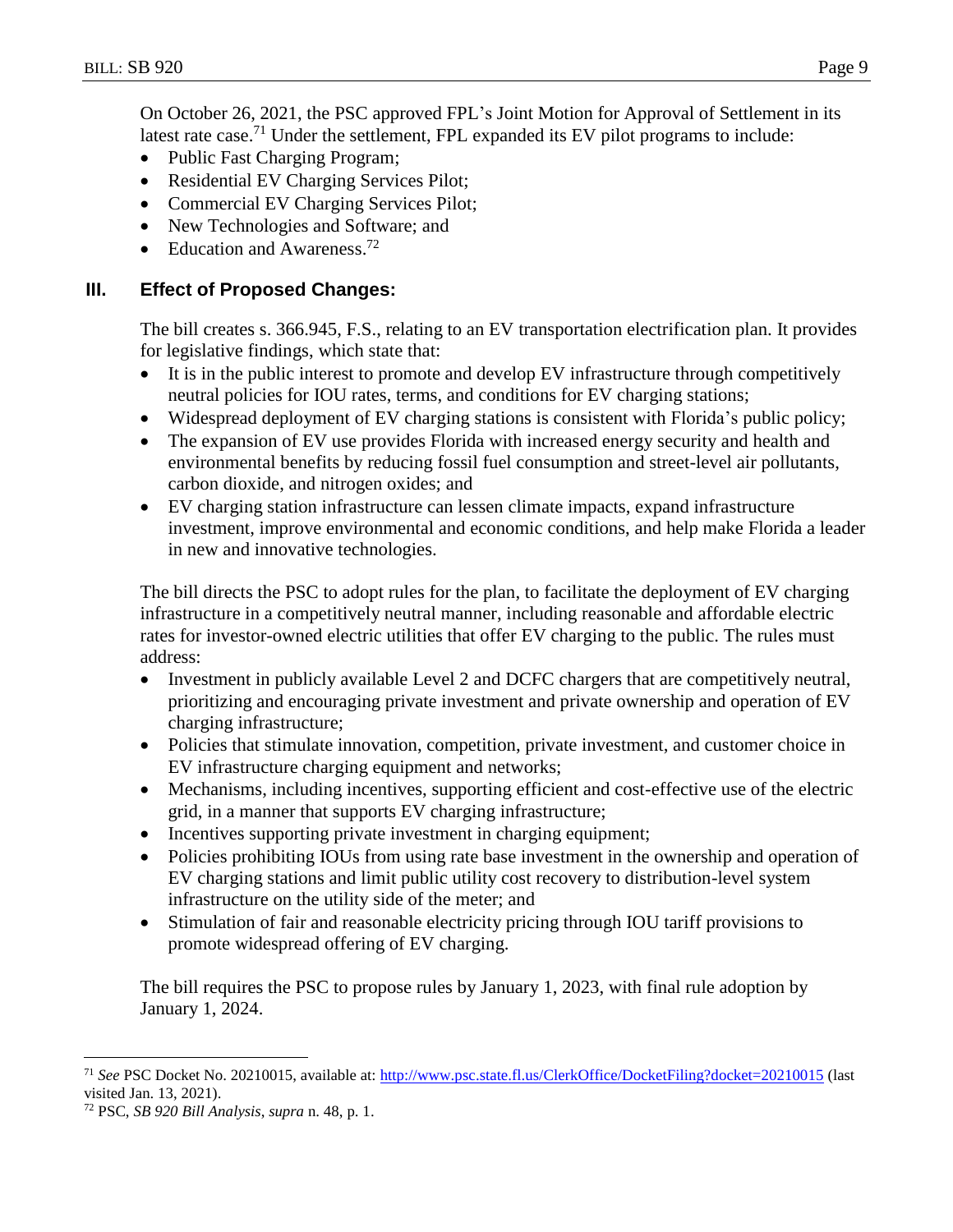The bill allows any entity providing EV charging stations to the public to intervene in any PSC proceeding involving IOU rates, terms, or conditions.

Under the bill, IOUs may provide EV charging stations directly to the public through a separate, unregulated entity on the same terms and conditions as other EV charging station providers. The bill provides for the removal of EV charging assets from an IOU's rate base, if the IOU directly provides EV charging stations to the public in a manner that violates the bill or violates PSC rules adopted under the bill within one year of rule adoption. Any EV charging station infrastructure provided as a rate base asset must be removed from the rate base or provided through a separate unregulated corporate affiliate.

The bill is effective July 1, 2022

# **IV. Constitutional Issues:**

A. Municipality/County Mandates Restrictions:

None.

B. Public Records/Open Meetings Issues:

None.

C. Trust Funds Restrictions:

None.

D. State Tax or Fee Increases:

None.

E. Other Constitutional Issues:

According to the PSC, a prohibition on the IOUs receiving cost recovery for EV investments may result in an unconstitutional takings.<sup>73</sup>

# **V. Fiscal Impact Statement:**

A. Tax/Fee Issues:

None.

B. Private Sector Impact:

The bill may have a fiscal impact on IOUs with existing EV infrastructure that will have to be removed from the rate base, or otherwise provided through a separate, unregulated corporate affiliate.

<sup>73</sup> PSC, *SB 920 Bill Analysis*, *supra* n. 48, p. 4.